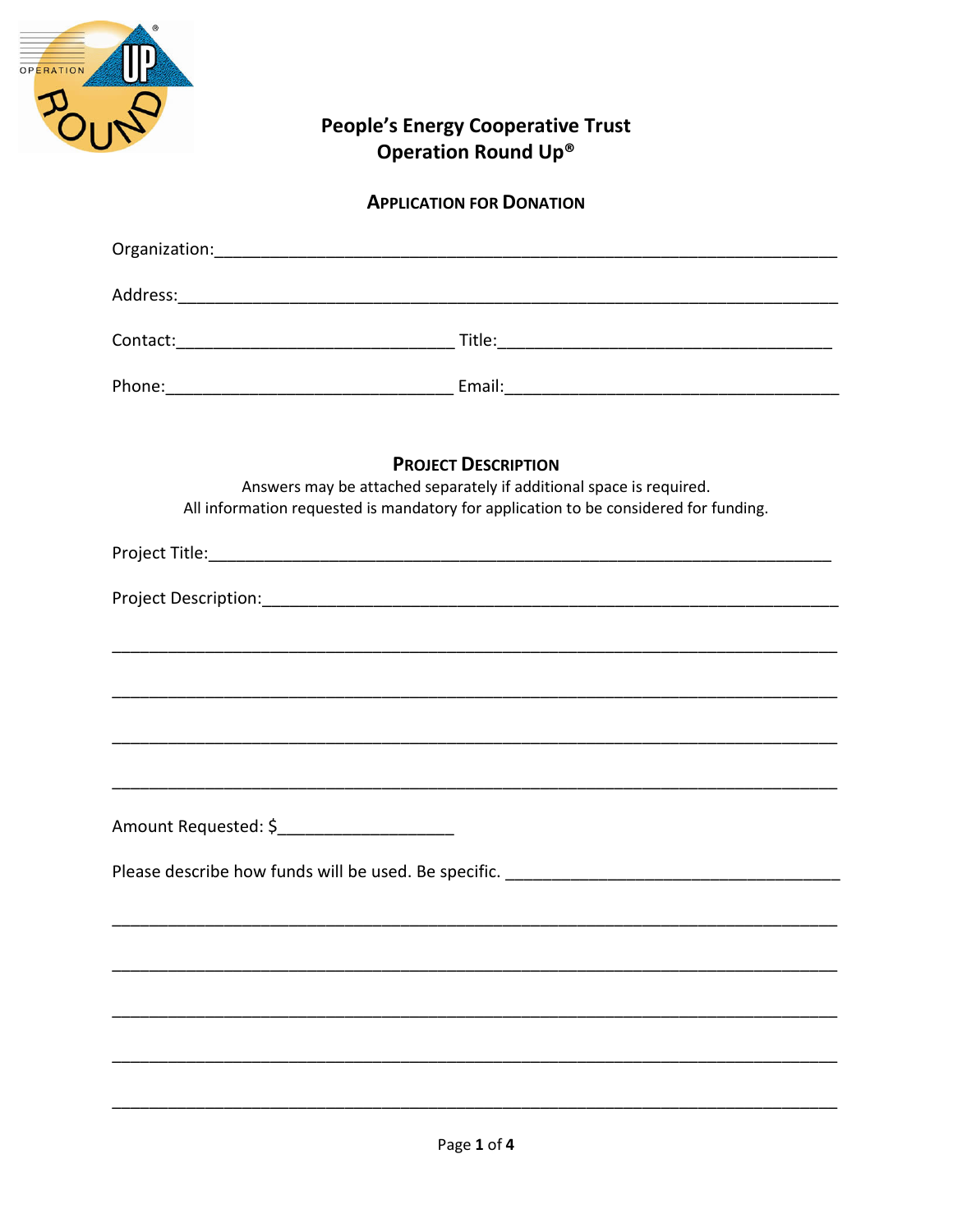In a separate attachment, please include an itemized listing of intended funding use. Include dollar amounts. Quotes and photos are encouraged when appropriate. **If funding is approved, an invoice or statement demonstrating proof of purchase must be received before funds are released.**

List other sources of funding for project, if applicable.\_\_\_\_\_\_\_\_\_\_\_\_\_\_\_\_\_\_\_\_\_\_\_\_\_\_\_\_\_\_\_\_\_\_

\_\_\_\_\_\_\_\_\_\_\_\_\_\_\_\_\_\_\_\_\_\_\_\_\_\_\_\_\_\_\_\_\_\_\_\_\_\_\_\_\_\_\_\_\_\_\_\_\_\_\_\_\_\_\_\_\_\_\_\_\_\_\_\_\_\_\_\_\_\_\_\_\_\_\_\_\_\_

\_\_\_\_\_\_\_\_\_\_\_\_\_\_\_\_\_\_\_\_\_\_\_\_\_\_\_\_\_\_\_\_\_\_\_\_\_\_\_\_\_\_\_\_\_\_\_\_\_\_\_\_\_\_\_\_\_\_\_\_\_\_\_\_\_\_\_\_\_\_\_\_\_\_\_\_\_\_

\_\_\_\_\_\_\_\_\_\_\_\_\_\_\_\_\_\_\_\_\_\_\_\_\_\_\_\_\_\_\_\_\_\_\_\_\_\_\_\_\_\_\_\_\_\_\_\_\_\_\_\_\_\_\_\_\_\_\_\_\_\_\_\_\_\_\_\_\_\_\_\_\_\_\_\_\_\_

\_\_\_\_\_\_\_\_\_\_\_\_\_\_\_\_\_\_\_\_\_\_\_\_\_\_\_\_\_\_\_\_\_\_\_\_\_\_\_\_\_\_\_\_\_\_\_\_\_\_\_\_\_\_\_\_\_\_\_\_\_\_\_\_\_\_\_\_\_\_\_\_\_\_\_\_\_\_

\_\_\_\_\_\_\_\_\_\_\_\_\_\_\_\_\_\_\_\_\_\_\_\_\_\_\_\_\_\_\_\_\_\_\_\_\_\_\_\_\_\_\_\_\_\_\_\_\_\_\_\_\_\_\_\_\_\_\_\_\_\_\_\_\_\_\_\_\_\_\_\_\_\_\_\_\_\_

\_\_\_\_\_\_\_\_\_\_\_\_\_\_\_\_\_\_\_\_\_\_\_\_\_\_\_\_\_\_\_\_\_\_\_\_\_\_\_\_\_\_\_\_\_\_\_\_\_\_\_\_\_\_\_\_\_\_\_\_\_\_\_\_\_\_\_\_\_\_\_\_\_\_\_\_\_\_

\_\_\_\_\_\_\_\_\_\_\_\_\_\_\_\_\_\_\_\_\_\_\_\_\_\_\_\_\_\_\_\_\_\_\_\_\_\_\_\_\_\_\_\_\_\_\_\_\_\_\_\_\_\_\_\_\_\_\_\_\_\_\_\_\_\_\_\_\_\_\_\_\_\_\_\_\_\_

How does your organization measure effectiveness of program(s) and/or use of funds? Be  $specific.$ 

## **PEOPLE'S ENERGY COOPERATIVE MEMBERS SERVED**

Number of individuals, families, and/or groups served WITHIN Dodge, Fillmore, Mower, Olmsted, Wabasha, and/or Winona in the past year:

Specific counties served:  $\Box$ 

Number of individuals, families, and/or groups served OUTSIDE OF Dodge, Fillmore, Mower, Olmsted, Wabasha, and/or Winona in the past year: \_\_\_\_\_\_\_\_\_\_\_\_\_\_\_\_\_\_\_\_\_\_\_\_\_\_\_\_\_\_\_

\_\_\_\_\_\_\_\_\_\_\_\_\_\_\_\_\_\_\_\_\_\_\_\_\_\_\_\_\_\_\_\_\_\_\_\_\_\_\_\_\_\_\_\_\_\_\_\_\_\_\_\_\_\_\_\_\_\_\_\_\_\_\_\_\_\_\_\_\_\_\_\_\_\_\_\_\_\_

Specific counties served:  $\Box$ 

\_\_\_\_\_\_\_\_\_\_\_\_\_\_\_\_\_\_\_\_\_\_\_\_\_\_\_\_\_\_\_\_\_\_\_\_\_\_\_\_\_\_\_\_\_\_\_\_\_\_\_\_\_\_\_\_\_\_\_\_\_\_\_\_\_\_\_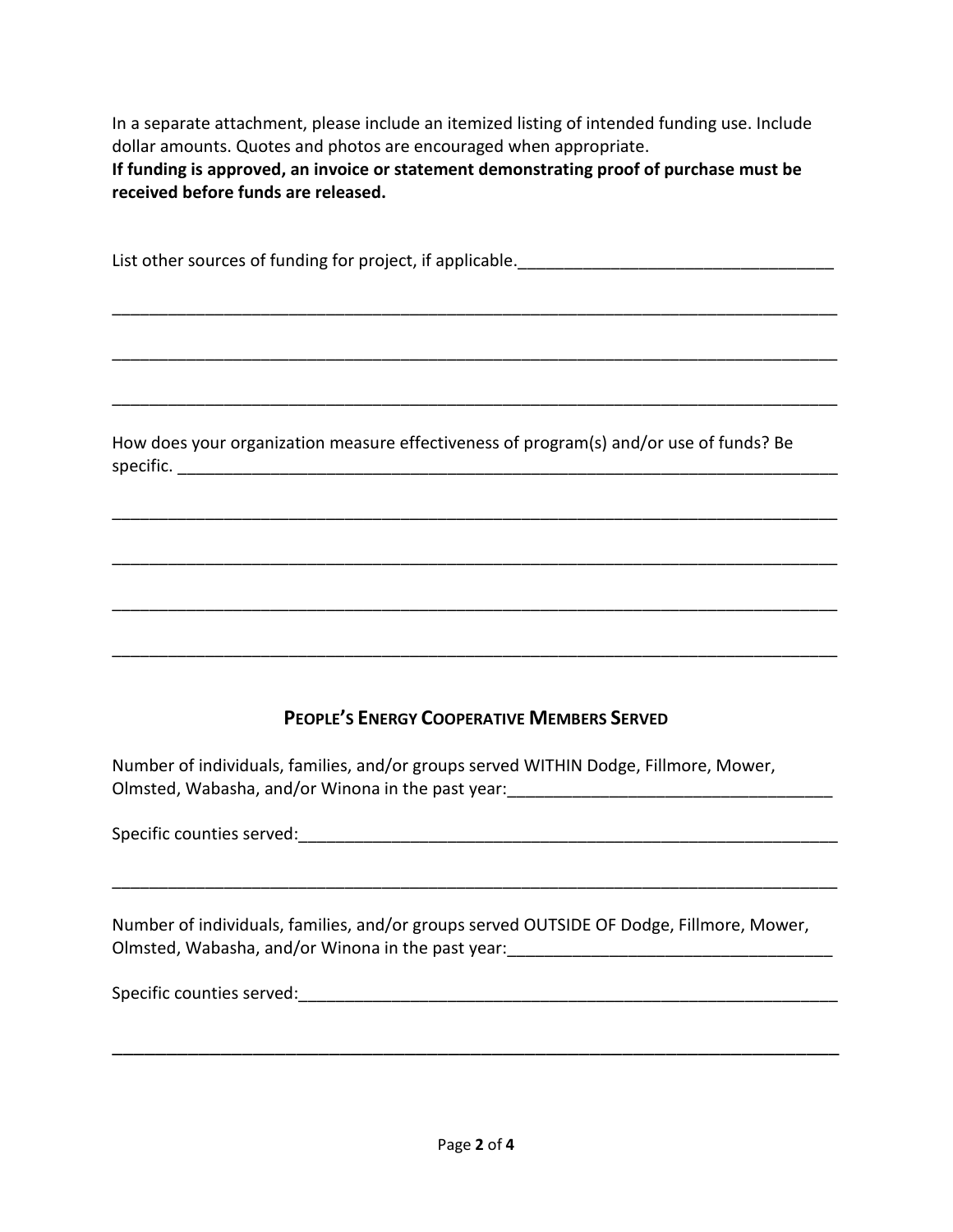## **FINANCIAL INFORMATION**

| Funds exempt from payment of income tax?<br>If yes, a copy of organization's 501(c)(3) must be attached.                                                                                                                       |  |  |  |  |
|--------------------------------------------------------------------------------------------------------------------------------------------------------------------------------------------------------------------------------|--|--|--|--|
| Is the organization's 501(c)(3) form attached to the application?                                                                                                                                                              |  |  |  |  |
| Please provide a copy of the organization's financial statement(s) from the most recent year.                                                                                                                                  |  |  |  |  |
| Is a copy of financial statement(s) attached?                                                                                                                                                                                  |  |  |  |  |
| <b>REFERENCES</b><br>Please list up to three additional organizational contacts, including leadership, volunteers,<br>and/or those directly served or affected by potential funding.                                           |  |  |  |  |
| Name: 1990 - 1990 - 1990 - 1990 - 1990 - 1990 - 1990 - 1990 - 1990 - 1990 - 1990 - 1990 - 1990 - 1990 - 1990 - 1990 - 1990 - 1990 - 1990 - 1990 - 1990 - 1990 - 1990 - 1990 - 1990 - 1990 - 1990 - 1990 - 1990 - 1990 - 1990 - |  |  |  |  |
|                                                                                                                                                                                                                                |  |  |  |  |
|                                                                                                                                                                                                                                |  |  |  |  |
|                                                                                                                                                                                                                                |  |  |  |  |
| Does Operation Round Up® have permission to contact this individual?                                                                                                                                                           |  |  |  |  |
|                                                                                                                                                                                                                                |  |  |  |  |
|                                                                                                                                                                                                                                |  |  |  |  |
|                                                                                                                                                                                                                                |  |  |  |  |
|                                                                                                                                                                                                                                |  |  |  |  |
| Does Operation Round Up® have permission to contact this individual?                                                                                                                                                           |  |  |  |  |
|                                                                                                                                                                                                                                |  |  |  |  |
|                                                                                                                                                                                                                                |  |  |  |  |